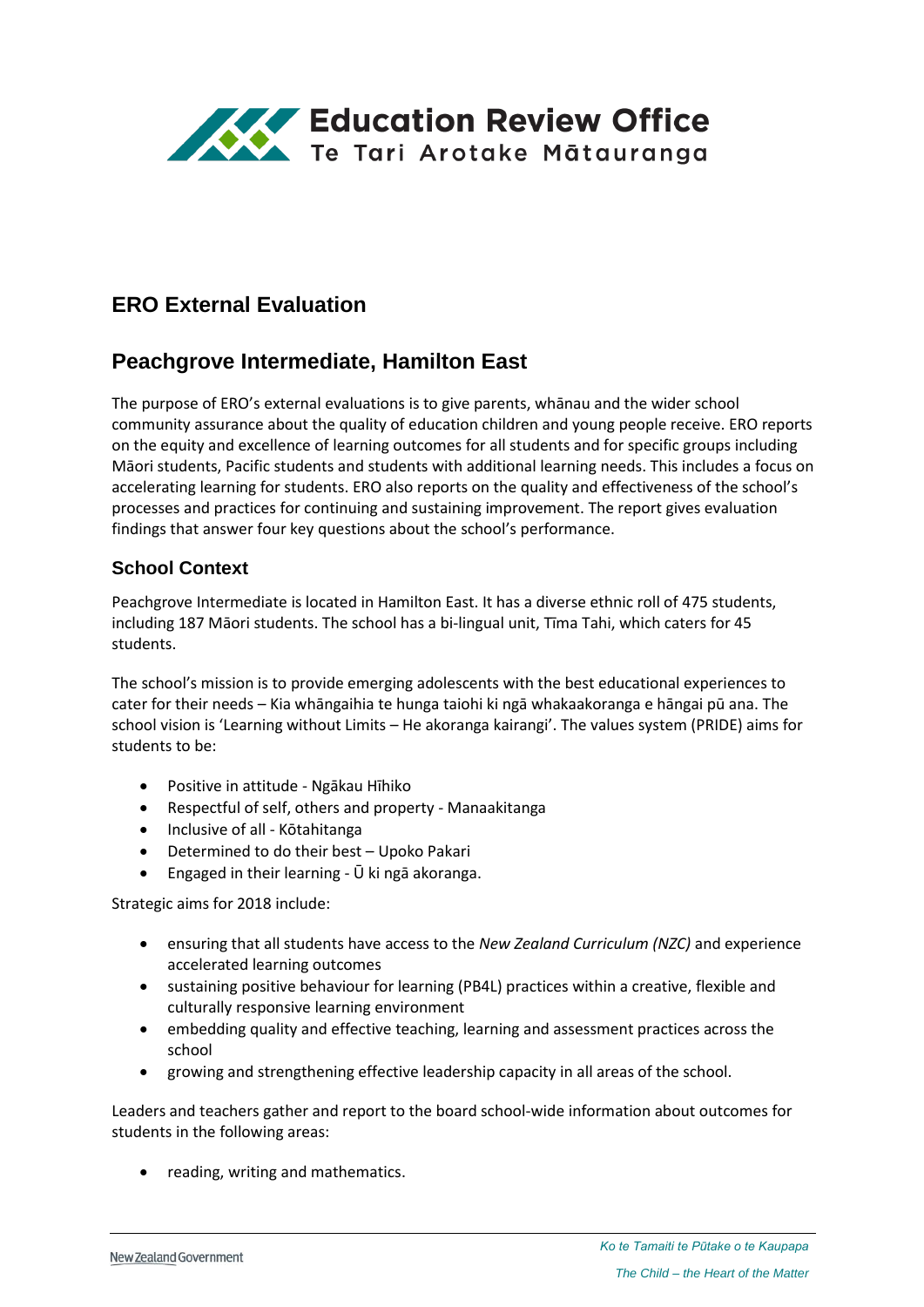- attendance and behaviour aligned to the school's PRIDE values
- learning support initiatives.

Since the previous ERO review in 2015, there have been changes to the school leadership structure and personnel. The senior leadership team comprises an experienced principal and deputy principal, and a newly appointed assistant principal. Three leaders of learning roles contribute to school leadership. The board of trustees bring a wide range of experience and knowledge to their governance roles. A new chairperson has been recently appointed.

The school is a member of the He Piko He Taniwha Community of Learning (CoL) | Kāhui Ako, and the principal is the lead principal of this CoL.

## **Evaluation Findings**

### **1 Equity and excellence – achievement of valued outcomes for students**

### **1.1 How well is the school achieving equitable and excellent outcomes for all its students?**

Raising overall levels of achievement is an ongoing priority for the school. The school's achievement data shows that a significant number of students enter the school at Year 7 below expected curriculum levels in reading, writing and mathematics. Data from 2017 shows that less than half of all students, including Māori, achieved at expected levels in reading, writing and mathematics. Less than 30% of Pacific students achieved at expected levels in writing and mathematics.

Māori and Pacific students achieved at significantly lower levels than their Pākehā peers in all areas. Boys achieved at lower levels than girls in reading and writing. These patterns of disparity have been consistent over time.

#### **1.2 How well is the school accelerating learning for those Māori and other students who need this?**

The school's comparative data over two years, from 2016 to 2017, shows that the school has effectively accelerated the progress of students. Between 40 to 50% of the Māori students who were underachieving in reading, writing and mathematics made accelerated progress. A majority of the Pacific students who were underachieving in writing and mathematics made accelerated progress, and almost half made accelerated progress in reading. Approximately half of the boys who were underachieving made accelerated progress in reading, writing and mathematics.

Analysis of the acceleration of at-risk students is carried out regularly by leaders of learning with team teachers.

## **2 School conditions for equity and excellence – processes and practices**

#### **2.1 What school processes and practices are effective in enabling achievement of equity and excellence, and acceleration of learning?**

The school's curriculum is responsive and inclusive. Students work in settled environments and experience positive relationships with their teachers. Parents and whānau have opportunities to be involved in school life and their children's learning. Students participate in and lead tikanga Māori, and bi-cultural aspects of the curriculum are visible and contextualised. Students' language, culture and identity is celebrated and strengthened in the bi-lingual class, where they receive good quality te reo Māori instruction. The school provides appropriate assistance for students with additional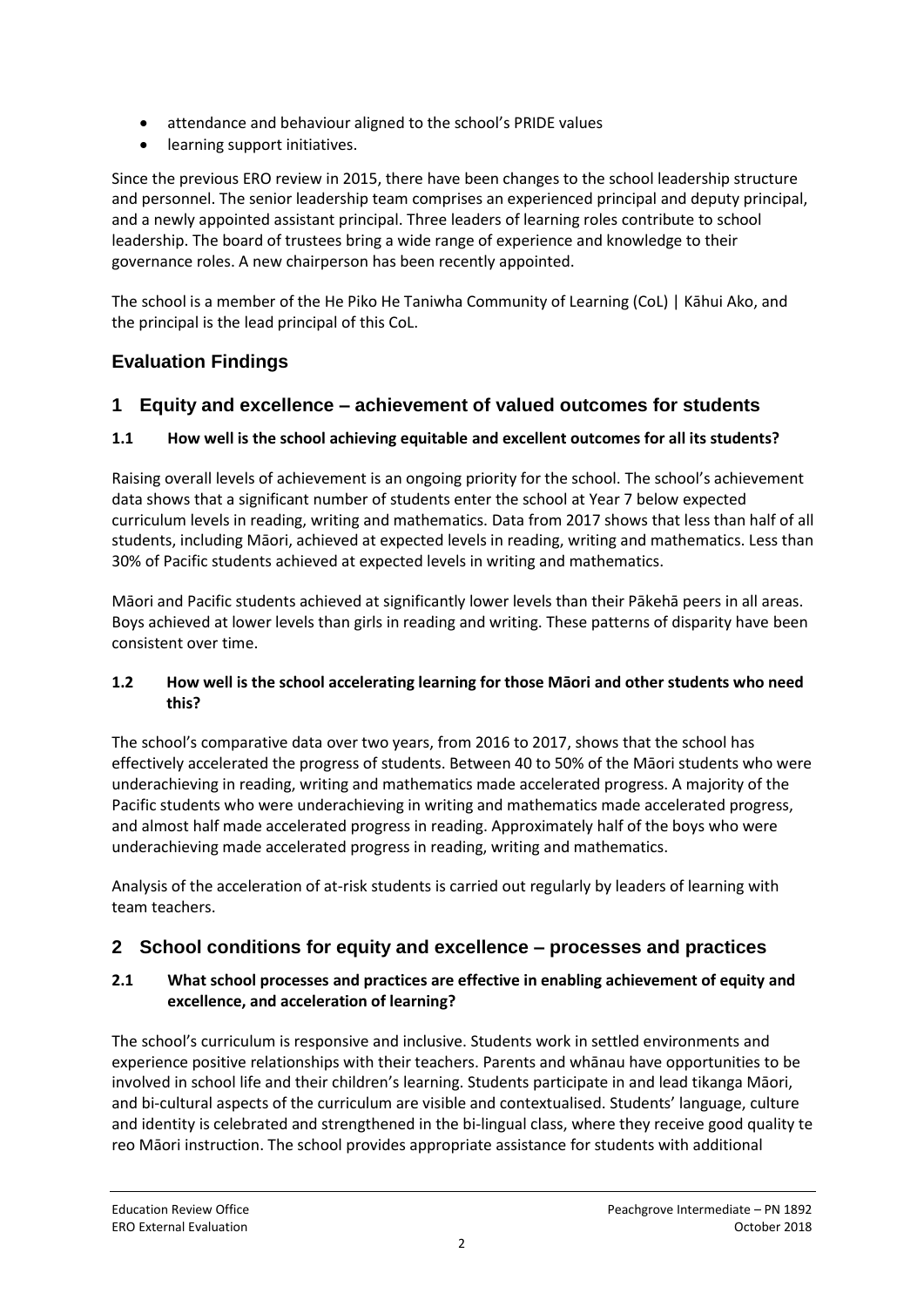learning and behavioural needs. There is an authentic and effective approach to integrated learning in the technology and arts curriculum.

A collaborative leadership team has developed and sustained supportive conditions for learning. There has been a focus on culturally responsive practice and positive behaviour for learning strategies. The school's leader of learning model centres on coaching and mentoring of teachers. Leaders have revised and strengthened the appraisal process in response to the 2015 ERO report. New procedures have been developed in 2018 to provide for teacher professional development and its delivery. Internal review of some areas of school operations has led to initiatives that are resulting in positive learning outcomes for students.

Trustees actively support equitable opportunities for student learning. The board has a clear commitment to having whānau representation, and includes Māori and Pacific trustees. Resourcing is prioritised to provide for students with additional learning needs, including those students for whom English is a second language. The board also provides funding and resourcing to enable all students to participate in school activities, including the provision of significant digital technologies.

#### **2.2 What further developments are needed in school processes and practices for achievement of equity and excellence, and acceleration of learning?**

Developing teacher capability and consistency of practice should now be a priority. Leaders and ERO agree that this should include:

- differentiated learning opportunities that cater for students' individual needs
- the use of learning progressions to support students' understanding of where they are at and what their next steps are
- **•** effective formative assessment practice.

Aspects of internal evaluation need further development. The use of data for strategic, targeted action to raise student achievement needs to be more explicitly aligned to:

- charter achievement targets
- tracking, monitoring and reporting of acceleration of at-risk learners by teachers and leaders
- teachers' inquiries and professional development.

#### **3 Board assurance on legal requirements**

Before the review, the board and principal of the school completed the ERO board assurance statement and self-audit checklists. In these documents they attested that they had taken all reasonable steps to meet their legislative obligations related to the following:

- board administration
- curriculum
- management of health, safety and welfare
- personnel management
- finance
- asset management.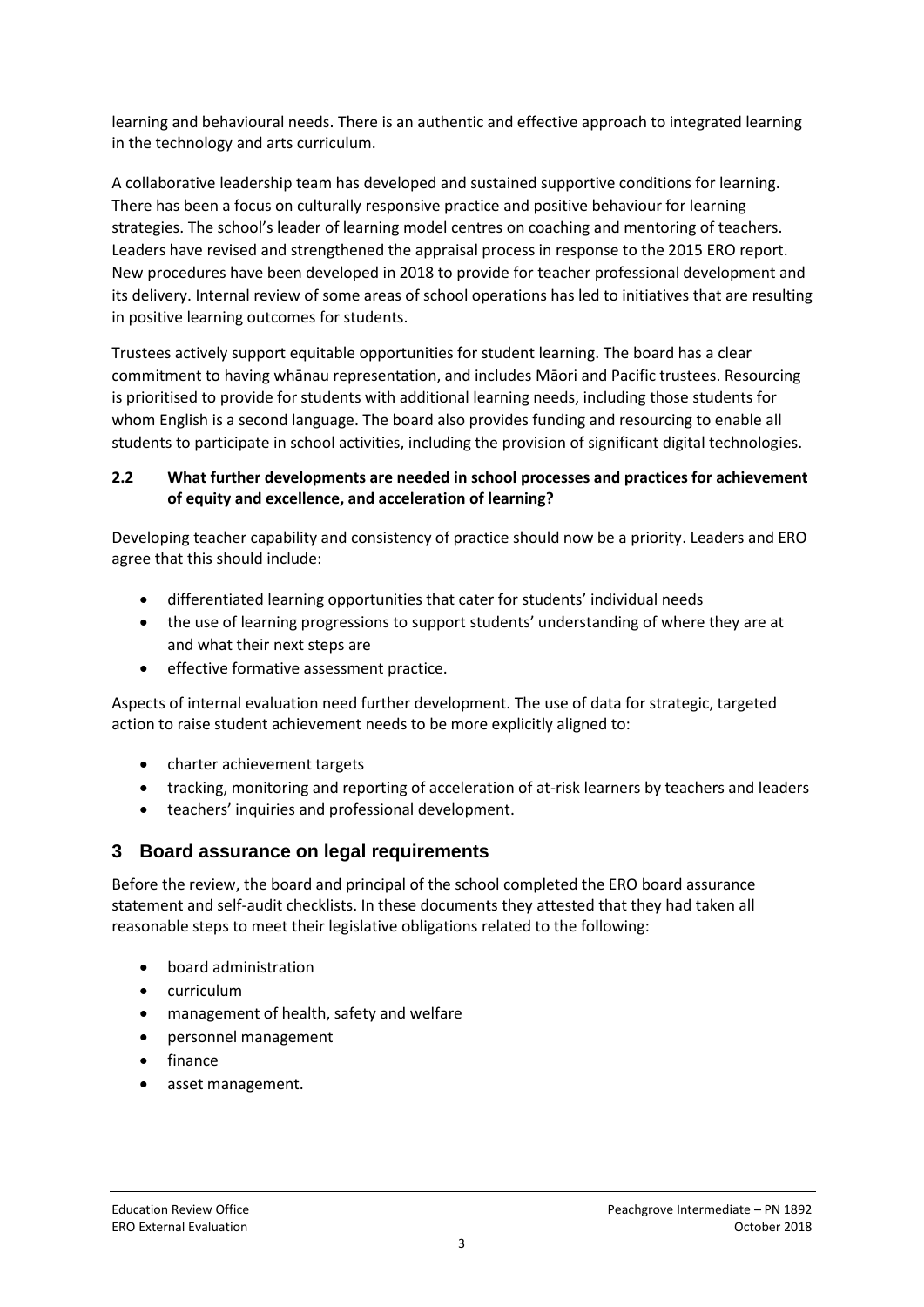During the review, ERO checked the following items because they have a potentially high impact on student safety and wellbeing:

- emotional safety of students (including prevention of bullying and sexual harassment)
- physical safety of students
- teacher registration and certification
- processes for appointing staff
- stand down, suspension, expulsion and exclusion of students
- attendance
- school policies in relation to meeting the requirements of the Vulnerable Children Act 2014.

#### **Provision for international students**

The school is a signatory to the *Education (Pastoral Care of International Students) Code of Practice 2016* (the Code) established under section 238F of the Education Act 1989. The school has attested that it complies with all aspects of the Code.

At the time of this review there were two long stay international students attending the school. An additional seven students were also enrolled in short stays. The school has effective systems and processes in place to support the pastoral care and individual learning of international students. International students are well integrated into the life of the school and have many opportunities to develop positive relationships with other students and participate in all aspects of the curriculum.

## **4 Going forward**

#### **Key strengths of the school**

For sustained improvement and future learner success, the school can draw on existing strengths in:

- a curriculum that supports students' wellbeing and sense of belonging
- leadership that promotes a structured and supportive environment conducive to student learning
- school stewardship that supports equitable opportunities for students.

#### **Next steps**

For sustained improvement and future learner success, priorities for further development are in:

- targeted action to accelerate learning and raise student achievement
- internal evaluation to support continuous improvement.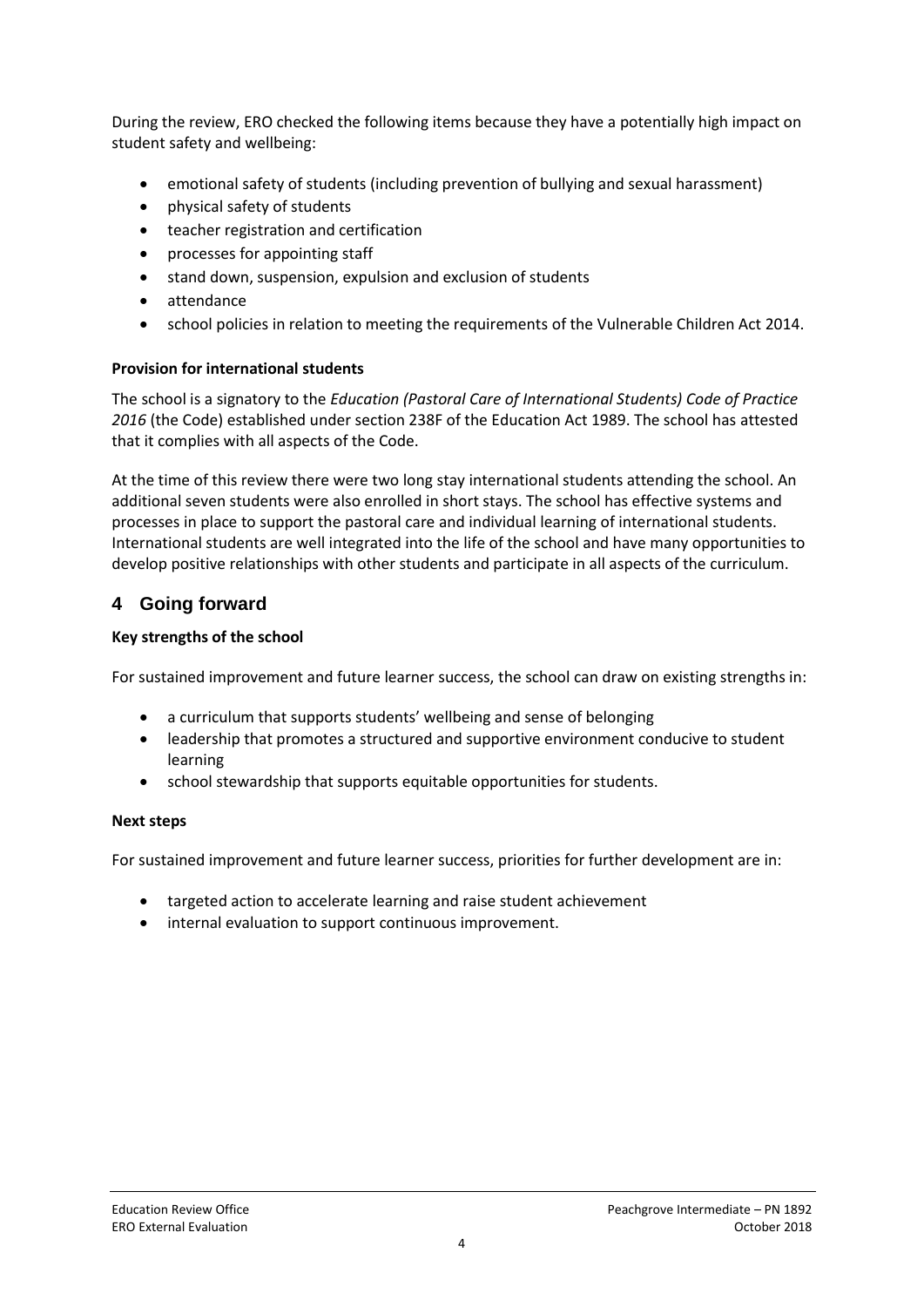#### **ERO's next external evaluation process and timing**

ERO is likely to carry out the next external evaluation in three years.

 $\sim$ 

Adrienne Fowler Director Review and Improvement Services Te Tai Miringa - Waikato / Bay of Plenty Region

26 October 2018